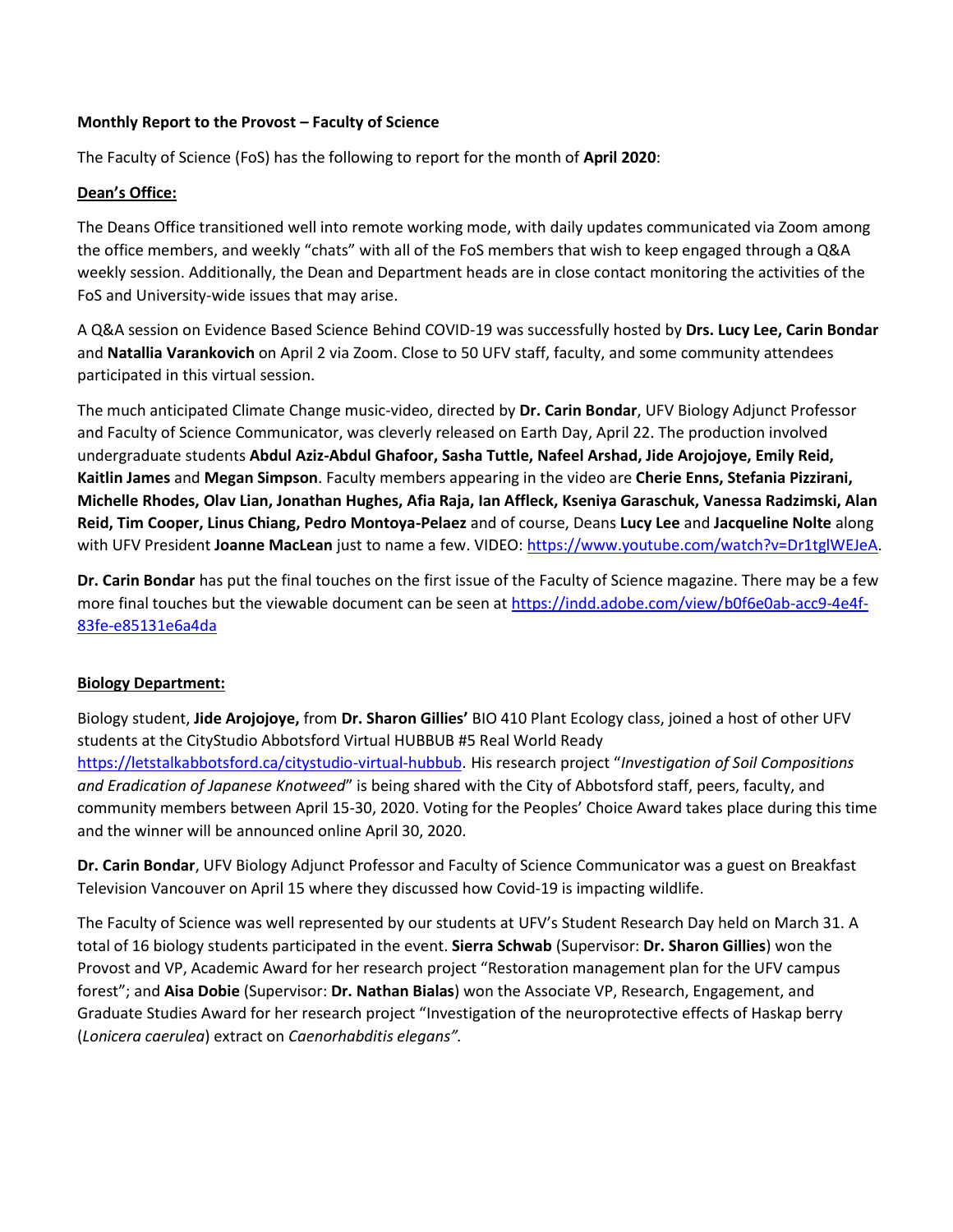#### **Chemistry Department**

The Chemistry department, including **Dr. Cory Beshara** and **Dr. Linus Chiang**'s research labs, donated 12,000 pairs of gloves, 2 cases of safety glasses, 6 splash goggles, 125 lab coats, and 12 half mask respirators with cartridges to the Abbotsford Regional Hospital to help with the PPE shortages and aid the fight against Covid-19.

A record number of chemistry students, 21 to be exact, presented at UFV's Virtual Student Research Day held on March 31. **Farzad Fahimi** (Supervisor: **Dr. Linus Chiang**) won the Dean of Science Award for his research project "Effects of pendant phenol functional groups on secondary coordination spheres of heme like Fe-salen complexes"; and **Amneek Randhawa** (Supervisor: **Dr. Golfam Ghafourifar**) won the Associate VP, Research, Engagement, and Graduate Studies Award for her project "Optimizing digestion of hemoglobin using chymotrypsin and assessing efficiency by capillary electrophoresis"; Congratulations to these and all other participating students as well as their respective supervisors for their efforts.

# **Mathematics & Statistics Department**

The Search Advisory Committee has completed their screening of applicants and remote interviewing of shortlisted candidates, and has recommended a candidate for the tenure-track position. This recommendation will be forwarded to the office of the VPA once reference checking is complete.

The Bioinformatics certificate program (an interdisciplinary proposal from the departments of Biology, Math & Stats, and Computer Information Systems) has been approved at Senate and will be implemented this fall. We thank the program working group chaired by **Dr. Ben Vanderlei** for their expedited work on the proposal.

Close to 30 Rick Hansen Secondary School students will be taking a dual credit course in STAT 106 this summer.

## **School of Land Use and Environmental Change (SLUEC)**

Student research projects from **Dr. Cherie Enns'** GEOG 364 International Planning and Development: Adapting to Climate Change class and **Dr. Mariano Mapili's** GEOG 257 Environment: Science and Communications and his GEOG 452 Advanced Field Methods and Techniques joined a host of others at the CityStudio Abbotsford Virtual HUBBUB #5 Real World Ready [https://letstalkabbotsford.ca/citystudio-virtual-hubbub.](https://letstalkabbotsford.ca/citystudio-virtual-hubbub) This interactive project showcase brings together UFV students sharing their findings and recommendations with City of Abbotsford staff, peers, faculty, and community members. Voting for the Peoples' Choice Award takes place between April 15-30 and the winner will be announced online April 30.

**Dr. Cherie Enns** was a co-applicant with Dr. Ravinder Khaur for a Shastri Institutional Collaborative Research Grant (SICRG) which they were successful for their proposal "Making Chandigarh Child Friendly: Lessons from Canada".

The Canadian Nuclear Safety Commission (CNSC) staff conducted a Compliance Inspection of **Dr. Olav Lian**'s lab, in early March. We were just informed that everything was in order and received a positive letter of compliance dated April 22.

**Dr. Lenore Newman** presented on growing the agriculture technology industry to Abbotsford Mayor Henry Braun and the council members. This presentation concludes the Agriculture Land Reserve (ALR) usage mapping project funded in part by the City of Abbotsford. The mapping was completed by **Drs. Lenore Newman, Lisa Powell,** and **Mariano Mapili**.